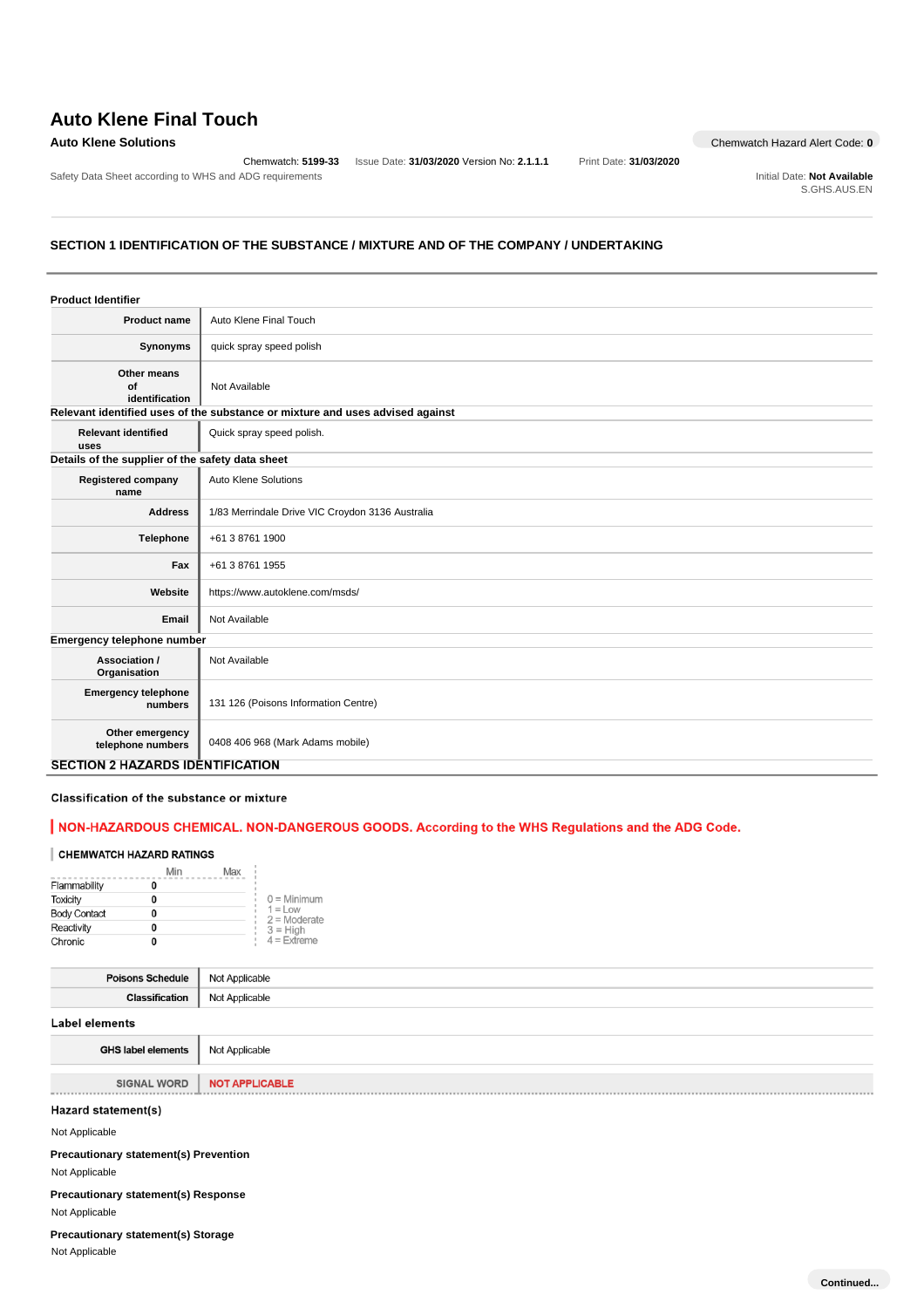#### **Precautionary statement(s) Disposal**

Not Applicable

## **SECTION 3 COMPOSITION / INFORMATION ON INGREDIENTS**

#### **Substances**

See section below for composition of Mixtures

### **Mixtures**

| <b>CAS No</b>                       | %[weight] | Name                                       |
|-------------------------------------|-----------|--------------------------------------------|
| Not Available                       | NotSpec.  | Ingredients determined not to be hazardous |
| 7732-18-5                           | NotSpec.  | <u>water</u>                               |
| <b>SECTION A FIDST AID MEASHBES</b> |           |                                            |

#### **SECTION 4 FIRST AID MEASURES**

## **Description of first aid measures Eye Contact** If this product comes in contact with eyes: Wash out immediately with water.  $\blacktriangleright$  If irritation continues, seek medical attention. Removal of contact lenses after an eye injury should only be undertaken by skilled personnel. **Skin Contact** If skin or hair contact occurs: Flush skin and hair with running water (and soap if available). Seek medical attention in event of irritation. **Inhalation If** fumes, aerosols or combustion products are inhaled remove from contaminated area.  $\blacktriangleright$  Other measures are usually unnecessary. **Ingestion** Immediately give a glass of water. First aid is not generally required. If in doubt, contact a Poisons Information Centre or a doctor. **Indication of any immediate medical attention and special treatment needed**

Treat symptomatically.

## **SECTION 5 FIREFIGHTING MEASURES**

#### **Extinguishing media**

The product contains a substantial proportion of water, therefore there are no restrictions on the type of extinguishing media which may be used. Choice of extinguishing media should take into account surrounding areas.

Though the material is non-combustible, evaporation of water from the mixture, caused by the heat of nearby fire, may produce floating layers of

combustible substances. In such an event consider:  $\blacktriangleright$  foam.  $\blacktriangleright$  dry chemical powder.  $\blacktriangleright$  carbon dioxide.

#### **Special hazards arising from the substrate or mixture**

| <b>Fire Incompatibility</b> | None known.                                                                                                                                                                                                                                                                                                                                                                                                                                                                                      |
|-----------------------------|--------------------------------------------------------------------------------------------------------------------------------------------------------------------------------------------------------------------------------------------------------------------------------------------------------------------------------------------------------------------------------------------------------------------------------------------------------------------------------------------------|
| Advice for firefighters     |                                                                                                                                                                                                                                                                                                                                                                                                                                                                                                  |
| <b>Fire Fighting</b>        | Alert Fire Brigade and tell them location and nature of hazard.<br>► Wear breathing apparatus plus protective gloves in the event of a fire.<br>► Prevent, by any means available, spillage from entering drains or water courses.<br>► Use fire fighting procedures suitable for surrounding area.<br>▶ DO NOT approach containers suspected to be hot.<br>► Cool fire exposed containers with water spray from a protected location.<br>If safe to do so, remove containers from path of fire. |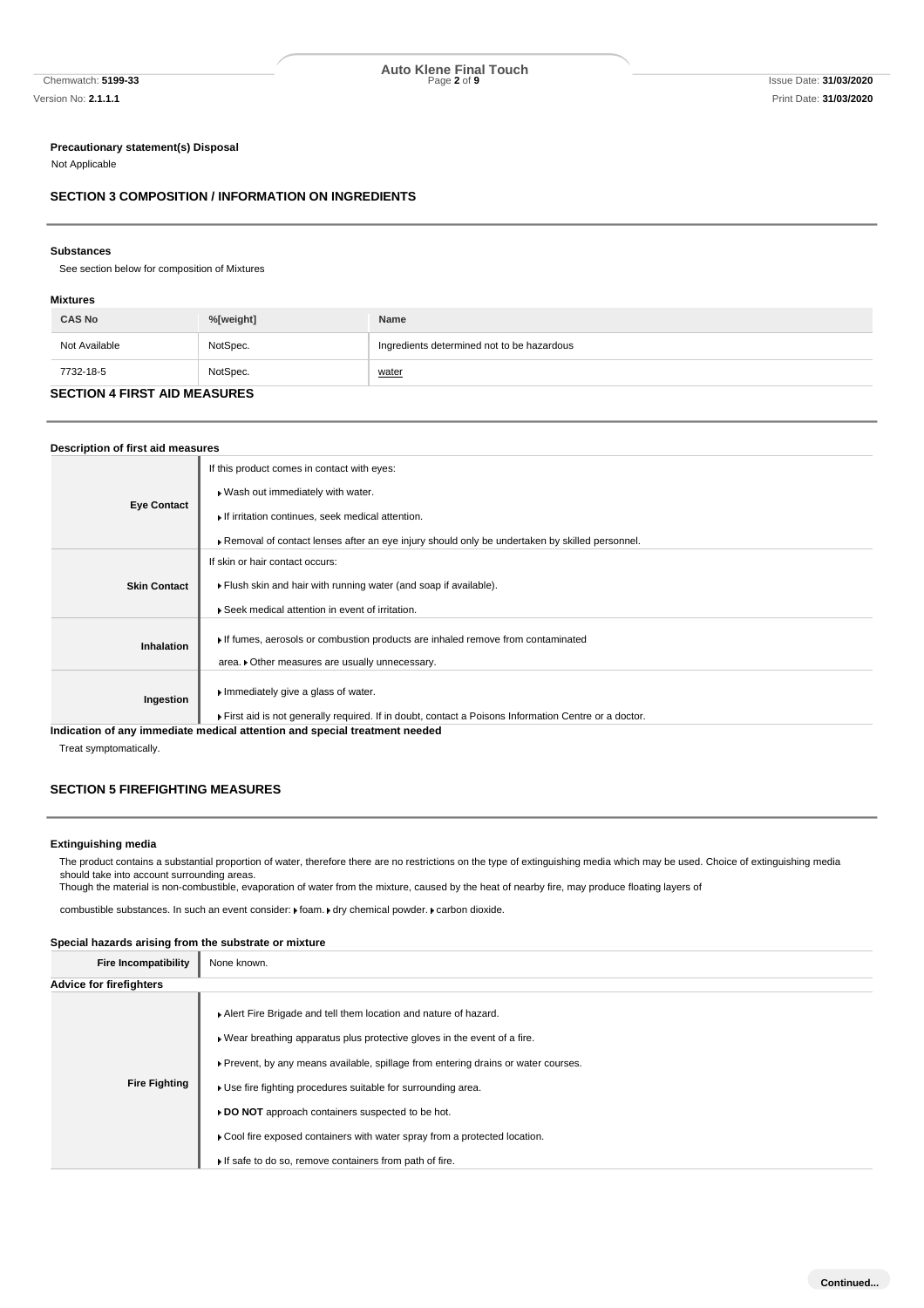Chemwatch: **5199-33** Page **3** of **9** Issue Date: **31/03/2020 Auto Klene Final Touch**

| <b>Fire/Explosion</b><br>Hazard              | The material is not readily combustible under normal conditions.<br>However, it will break down under fire conditions and the organic component may burn.<br>Not considered to be a significant fire risk.<br>Heat may cause expansion or decomposition with violent rupture of containers.<br>• Decomposes on heating and may produce toxic fumes of carbon monoxide<br>(CO). ► May emit acrid smoke.<br>Decomposes on heating and produces toxic fumes of:, carbon dioxide (CO2), other pyrolysis products typical of burning organic material |
|----------------------------------------------|--------------------------------------------------------------------------------------------------------------------------------------------------------------------------------------------------------------------------------------------------------------------------------------------------------------------------------------------------------------------------------------------------------------------------------------------------------------------------------------------------------------------------------------------------|
| <b>SECTION 6 ACCIDENTAL RELEASE MEASURES</b> |                                                                                                                                                                                                                                                                                                                                                                                                                                                                                                                                                  |
|                                              |                                                                                                                                                                                                                                                                                                                                                                                                                                                                                                                                                  |

## **Personal precautions, protective equipment and emergency procedures**

| <b>Minor Spills</b> | Clean up all spills immediately.                                                        |
|---------------------|-----------------------------------------------------------------------------------------|
|                     | Avoid breathing vapours and contact with skin and eyes.                                 |
|                     | • Control personal contact with the substance, by using protective equipment.           |
|                     | Contain and absorb spill with sand, earth, inert material or vermiculite.               |
|                     | $\triangleright$ Wipe up.                                                               |
|                     | • Place in a suitable, labelled container for waste disposal.                           |
|                     | Minor hazard.                                                                           |
| <b>Major Spills</b> | Clear area of personnel.                                                                |
|                     | Alert Fire Brigade and tell them location and nature of hazard.                         |
|                     | Control personal contact with the substance, by using protective equipment as required. |
|                     | Prevent spillage from entering drains or water ways.                                    |
|                     | Contain spill with sand, earth or vermiculite.                                          |
|                     | Collect recoverable product into labelled containers for recycling.                     |

Personal Protective Equipment advice is contained in Section 8 of the SDS.

## **SECTION 7 HANDLING AND STORAGE**

| Precautions for safe handling |                                                                                                                                                                                                                                                                                                                                                                 |
|-------------------------------|-----------------------------------------------------------------------------------------------------------------------------------------------------------------------------------------------------------------------------------------------------------------------------------------------------------------------------------------------------------------|
| Safe handling                 | Limit all unnecessary personal contact.<br>▶ Wear protective clothing when risk of exposure occurs.<br>Use in a well-ventilated area.<br>. When handling DO NOT eat, drink or smoke.<br>Always wash hands with soap and water after handling.<br>Avoid physical damage to containers.                                                                           |
|                               | Use good occupational work practice.                                                                                                                                                                                                                                                                                                                            |
| <b>Other information</b>      | Store in original containers.<br>Keep containers securely sealed.<br>Store in a cool, dry, well-ventilated area.<br>Store away from incompatible materials and foodstuff containers.<br>▶ Protect containers against physical damage and check regularly for leaks.<br>▶ Observe manufacturer's storage and handling recommendations contained within this SDS. |
|                               | Conditions for safe storage, including any incompatibilities                                                                                                                                                                                                                                                                                                    |
| Suitable container            | ▶ Polyethylene or polypropylene container.<br>▶ Packing as recommended by manufacturer.<br>Check all containers are clearly labelled and free from leaks.                                                                                                                                                                                                       |
| Storage<br>incompatibility    | Avoid contamination of water, foodstuffs, feed or seed.                                                                                                                                                                                                                                                                                                         |
|                               | <b>SECTION 8 EXPOSURE CONTROLS / PERSONAL PROTECTION</b>                                                                                                                                                                                                                                                                                                        |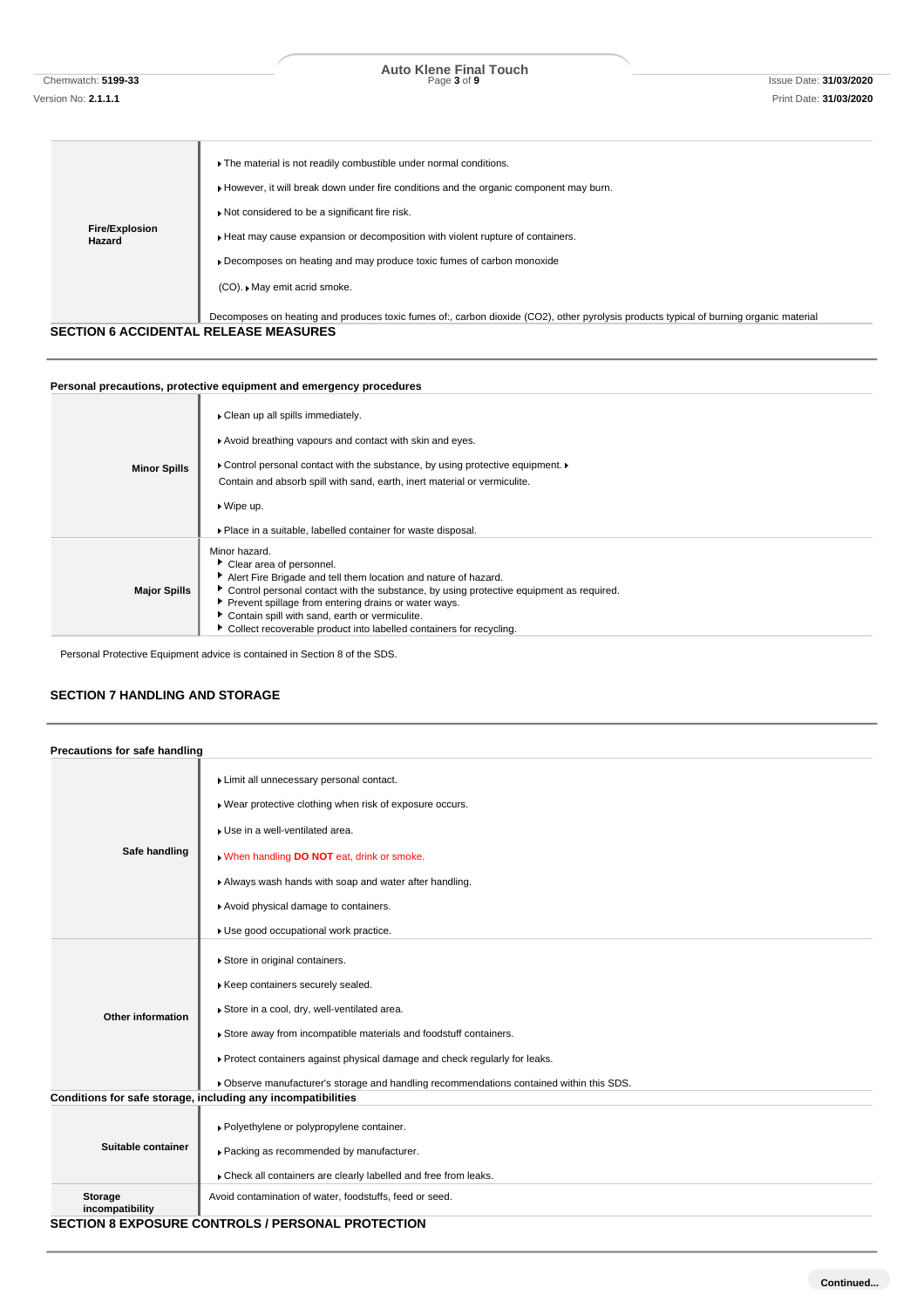Version No: **2.1.1.1** Print Date: **31/03/2020**

# Chemwatch: **5199-33** Page **4** of **9** Issue Date: **31/03/2020 Auto Klene Final Touch**

**Control parameters**

- **OCCUPATIONAL EXPOSURE LIMITS (OEL)**
- **INGREDIENT DATA**
- Not Available
- **EMERGENCY LIMITS**

## **Ingredient Material name TEEL-1 TEEL-2 TEEL-3** Auto Klene Final Touch Not Available Not Available Not Available Not Available **Ingredient Original IDLH Revised IDLH** Ingredients determined not to be hazardous Not Available Not Available Not Available water Not Available Not Available **Exposure controls Appropriate engineering controls** None required when handling small quantities. **OTHERWISE:** Engineering controls are used to remove a hazard or place a barrier between the worker and the hazard. Well-designed engineering controls can be highly effective in protecting workers and will typically be independent of worker interactions to provide this high level of protection. The basic types of engineering controls are: Process controls which involve changing the way a job activity or process is done to reduce the risk. Enclosure and/or isolation of emission source which keeps a selected hazard "physically" away from the worker and ventilation that strategically "adds" and "removes" air in the work environment. Ventilation can remove or dilute an air contaminant if designed properly. The design of a ventilation system must match the particular process and chemical or contaminant in use. Employers may need to use multiple types of controls to prevent employee overexposure. **Personal protection Eye and face protection** No special equipment for minor exposure i.e. when handling small quantities. **OTHERWISE:** Safety glasses with side shields. Contact lenses may pose a special hazard; soft contact lenses may absorb and concentrate irritants. A written policy document, describing the wearing of lenses or restrictions on use, should be created for each workplace or task. This should include a review of lens absorption and adsorption for the class of chemicals in use and an account of injury experience. Medical and first-aid personnel should be trained in their removal and suitable equipment should be readily available. In the event of chemical exposure, begin eye irrigation immediately and remove contact lens as soon as practicable. **Skin protection** | See Hand protection below **Hands/feet protection** No special equipment needed when handling small quantities. **OTHERWISE**: Wear chemical protective gloves, e.g. PVC. **Body protection** See Other protection below **Other protection** No special equipment needed when handling small quantities. **OTHERWISE:** Overalls. Barrier cream. Eyewash unit. **Thermal hazards** Not Available

## **Recommended material(s)**

#### **GLOVE SELECTION INDEX**

Glove selection is based on a modified presentation of the:

### *"***Forsberg Clothing Performance Index".**

The effect(s) of the following substance(s) are taken into account in the *computer-generated* selection:

## Auto Klene Final Touch

| <b>Material</b> | CPI         |
|-----------------|-------------|
| <b>BUTYL</b>    | A           |
| <b>NEOPRENE</b> | A           |
| <b>VITON</b>    | A           |
| NATURAL RUBBER  | $\sim$<br>◡ |
| <b>PVA</b>      | $\sim$<br>◡ |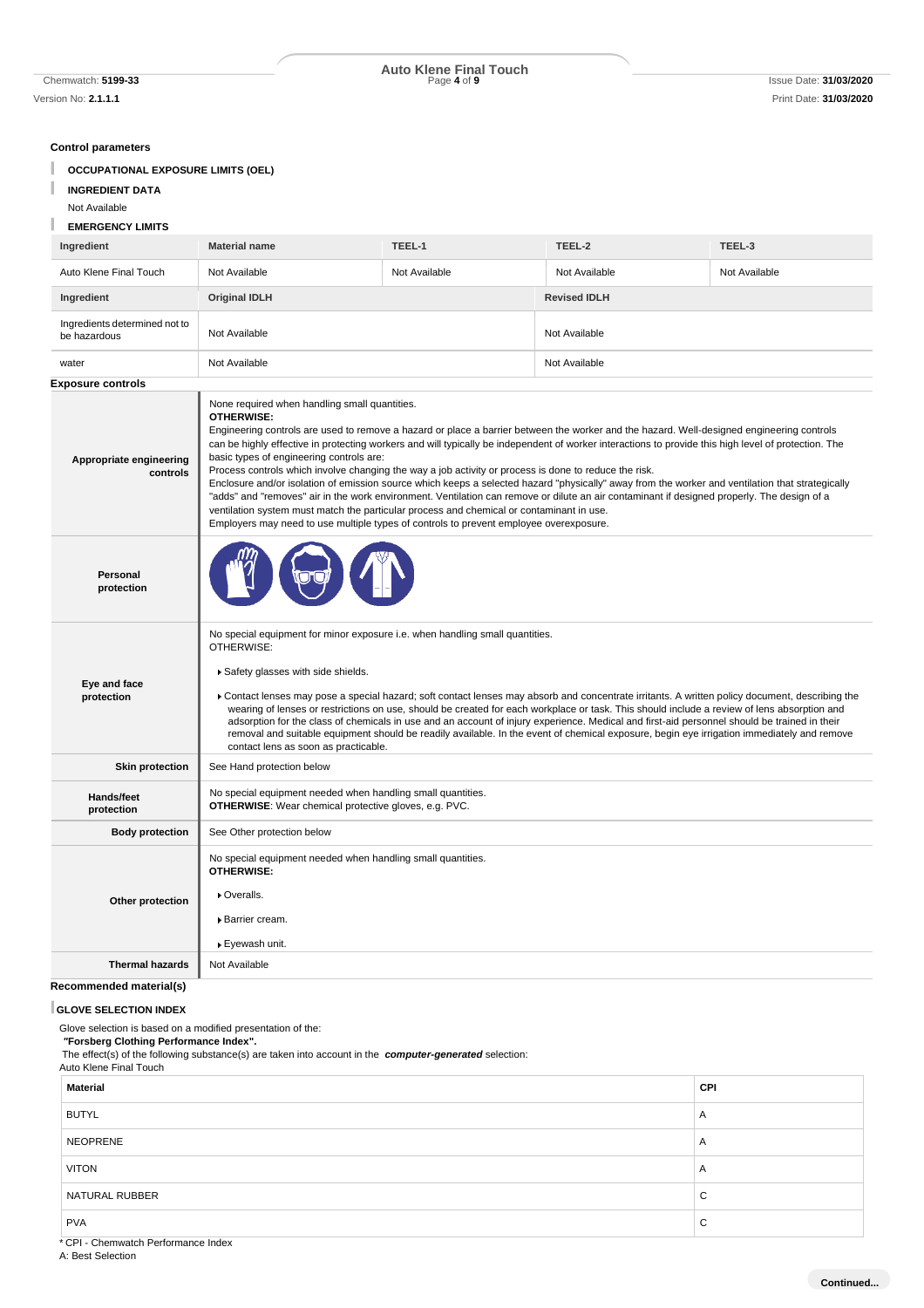Chemwatch: **5199-33** Page **5** of **9** Issue Date: **31/03/2020 Auto Klene Final Touch**

B: Satisfactory; may degrade after 4 hours continuous immersion

C: Poor to Dangerous Choice for other than short term immersion **NOTE**: As a series of factors will influence the actual performance of the glove, a final selection must be based on detailed observation. -

\* Where the glove is to be used on a short term, casual or infrequent basis, factors such as "feel" or convenience (e.g. disposability), may dictate a choice of gloves which might otherwise beunsuitable following long-term or frequent use. A qualified practitioner should be consulted.

#### **SECTION 9 PHYSICAL AND CHEMICAL PROPERTIES**

## **Information on basic physical and chemical properties**

| Appearance                                                    | Milky pink coloured liquid with jasmine odour; mixes with water. |                                               |                |
|---------------------------------------------------------------|------------------------------------------------------------------|-----------------------------------------------|----------------|
| <b>Physical state</b>                                         | Liquid                                                           | Relative density (Water =<br>1)               | 1.04           |
| Odour                                                         | Not Available                                                    | Partition coefficient n-<br>octanol / water   | Not Available  |
| Odour threshold                                               | Not Available                                                    | Auto-ignition<br>temperature<br>$(^{\circ}C)$ | Not Applicable |
| pH (as supplied)                                              | Not Available                                                    | Decomposition<br>temperature                  | Not Available  |
| <b>Melting</b><br>point<br>$\prime$<br>freezing<br>point (°C) | $\sim\!0$                                                        | <b>Viscosity (cSt)</b>                        | Not Available  |
| Initial boiling point and<br>boiling range (°C)               | ~100                                                             | Molecular weight<br>(g/mol)                   | Not Applicable |
| Flash point (°C)                                              | Not Applicable                                                   | <b>Taste</b>                                  | Not Available  |
| <b>Evaporation rate</b>                                       | $\mathbf{1}$                                                     | <b>Explosive</b><br>properties                | Not Available  |
| Flammability                                                  | Not Applicable                                                   | Oxidising<br>properties                       | Not Available  |
| <b>Upper Explosive Limit</b><br>(%)                           | Not Applicable                                                   | <b>Surface Tension (dyn/cm</b><br>or mN/m)    | Not Available  |
| <b>Lower Explosive Limit</b><br>(%)                           | Not Applicable                                                   | <b>Volatile Component (%vol)</b>              | Not Available  |
| Vapour pressure<br>(kPa)                                      | <3 @ 20 degC                                                     | Gas group                                     | Not Available  |
| Solubility in water<br>(g/L)                                  | Miscible                                                         | pH as a solution<br>(1%)                      | Not Available  |
| Vapour density (Air =<br>1)                                   | Not Available                                                    | VOC g/L                                       | Not Available  |
| <b>SECTION 10 STABILITY AND REACTIVITY</b>                    |                                                                  |                                               |                |

## **Reactivity** See section 7 **Chemical stability** Product is considered stable and hazardous polymerisation will not occur. **Possibility of hazardous**  See section 7 **Conditions to avoid** See section 7 **Incompatible materials** See section 7 **Hazardous decomposition**  See section 5

## **SECTION 11 TOXICOLOGICAL INFORMATION**

| Information on toxicological effects |                                                                                                                                                                                                                                                                                                                                 |
|--------------------------------------|---------------------------------------------------------------------------------------------------------------------------------------------------------------------------------------------------------------------------------------------------------------------------------------------------------------------------------|
|                                      | The material is not thought to produce adverse health effects or irritation of the respiratory tract (as classified by EC Directives using animal models).<br>Inhaled Nevertheless, good hygiene practice requires that exposure be kept to a minimum and that suitable control measures be used in an occupational<br>settina. |
|                                      | The material has NOT been classified by EC Directives or other classification systems as "harmful by ingestion". This is because of the lack of<br>Ingestion corroborating animal or human evidence.                                                                                                                            |
|                                      | The material is not thought to produce adverse health effects or skin irritation following contact (as classified by EC Directives using animal models).<br>Skin Contact Nevertheless, good hygiene practice requires that exposure be kept to a minimum and that suitable gloves be used in an occupational setting.           |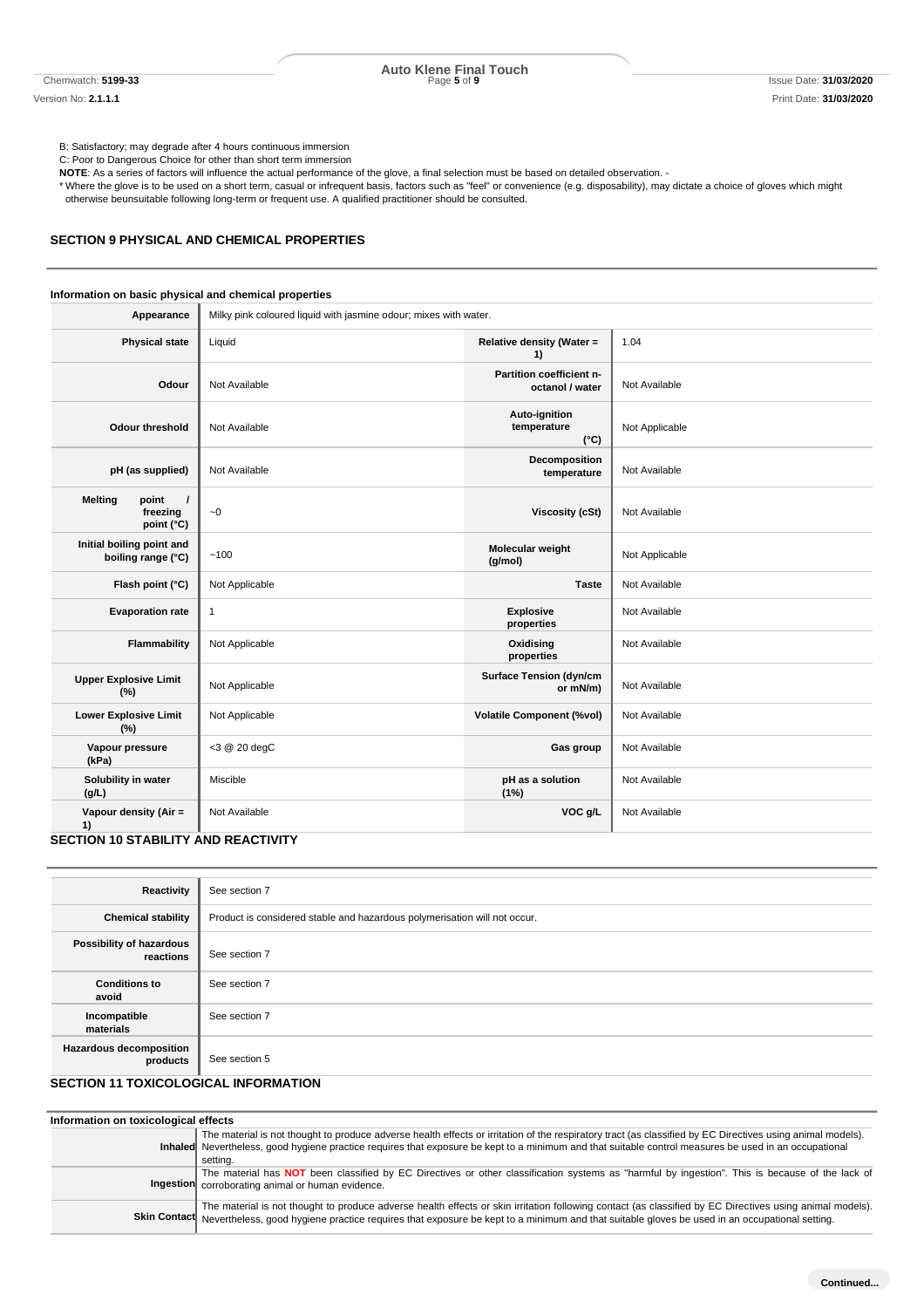Chemwatch: **5199-33** Page **6** of **9** Issue Date: **31/03/2020 Auto Klene Final Touch**

## **Eye** Although the liquid is not thought to be an irritant (as classified by EC Directives), direct contact with the eye may produce transient discomfort characterised by tearing or conjunctival redness (as with windburn). **Chroni** Long-term exposure to the product is not thought to produce chronic effects adverse to the health (as classified by EC Directives using animal models); nevertheless exposure by all routes should be minimised as a matter of course. **Auto Klene Final Touch TOXICITY IRRITATION** Not Available Not Available **wate TOXICITY IRRITATION** [2] Oral (rat) LD50: >90000 mg/kgNot Available *Legend: 1. Value obtained from Europe ECHA Registered Substances - Acute toxicity 2.\* Value obtained from manufacturer's SDS. Unless otherwise specified data extracted from RTECS - Register of Toxic Effect of chemical Substances*

| <b>Auto Klene Final Touch &amp;</b>         | <b>WATER</b> No significant acute toxicological data identified in literature search. |                                 |                                                                                                                                                                          |
|---------------------------------------------|---------------------------------------------------------------------------------------|---------------------------------|--------------------------------------------------------------------------------------------------------------------------------------------------------------------------|
| <b>Acute Toxicity</b>                       |                                                                                       | Carcinogenicity                 |                                                                                                                                                                          |
| <b>Skin Irritation/Corrosion</b>            |                                                                                       | Reproductivity                  |                                                                                                                                                                          |
| <b>Serious Eye</b><br>Damage/Irritation     | $\circlearrowright$                                                                   | STOT - Single Exposure          | O                                                                                                                                                                        |
| <b>Respiratory or Skin</b><br>sensitisation | $\circ$                                                                               | <b>STOT - Repeated Exposure</b> | O                                                                                                                                                                        |
| <b>Mutagenicity</b>                         |                                                                                       | <b>Aspiration Hazard</b>        |                                                                                                                                                                          |
|                                             |                                                                                       | ×<br>Legend:<br>مە              | - Data available but does not fill the criteria for<br>classification<br>- Data required to make classification available<br>- Data Not Available to make classification |

## **SECTION 12 ECOLOGICAL INFORMATION**

| <b>Toxicity</b>               |                                                                                                                                                                                                                                                                                                                                                                                                   |                           |                               |                  |        |
|-------------------------------|---------------------------------------------------------------------------------------------------------------------------------------------------------------------------------------------------------------------------------------------------------------------------------------------------------------------------------------------------------------------------------------------------|---------------------------|-------------------------------|------------------|--------|
| Ingredient                    | Endpoint                                                                                                                                                                                                                                                                                                                                                                                          | <b>Test Duration (hr)</b> | <b>Species</b>                | Value            | Source |
| water                         | EC50                                                                                                                                                                                                                                                                                                                                                                                              | 384                       | Crustacea                     | 199.179mg/L      | 3      |
| water                         | EC50                                                                                                                                                                                                                                                                                                                                                                                              | 96                        | Algae or other aquatic plants | 8768.874mg/L     | 3      |
| water                         | <b>LC50</b>                                                                                                                                                                                                                                                                                                                                                                                       | 96                        | Fish                          | 897.520mg/L      | 3      |
| Legend:                       | Extracted from 1. IUCLID Toxicity Data 2. Europe ECHA Registered Substances - Ecotoxicological Information - Aquatic Toxicity 3. EPIWIN Suite<br>$V.3.12 -$<br>Aquatic Toxicity Data (Estimated) 4. US EPA, Ecotox database - Aquatic Toxicity Data 5. ECETOC Aquatic Hazard Assessment Data 6. NITE<br>(Japan) -<br>Bioconcentration Data 7. METI (Japan) - Bioconcentration Data 8. Vendor Data |                           |                               |                  |        |
| Persistence and degradability |                                                                                                                                                                                                                                                                                                                                                                                                   |                           |                               |                  |        |
| Ingredient                    | Persistence: Water/Soil                                                                                                                                                                                                                                                                                                                                                                           |                           |                               | Persistence: Air |        |

| Ingredient | <b>Persistence: Water/Soil</b> | <b>Persistence: Air</b> |
|------------|--------------------------------|-------------------------|
| water      | LOW                            | LOW                     |

## **Bioaccumulative potential**

| Ingredient | <b>Bioaccumulation</b>  |
|------------|-------------------------|
| water      | LOW (LogKOW = $-1.38$ ) |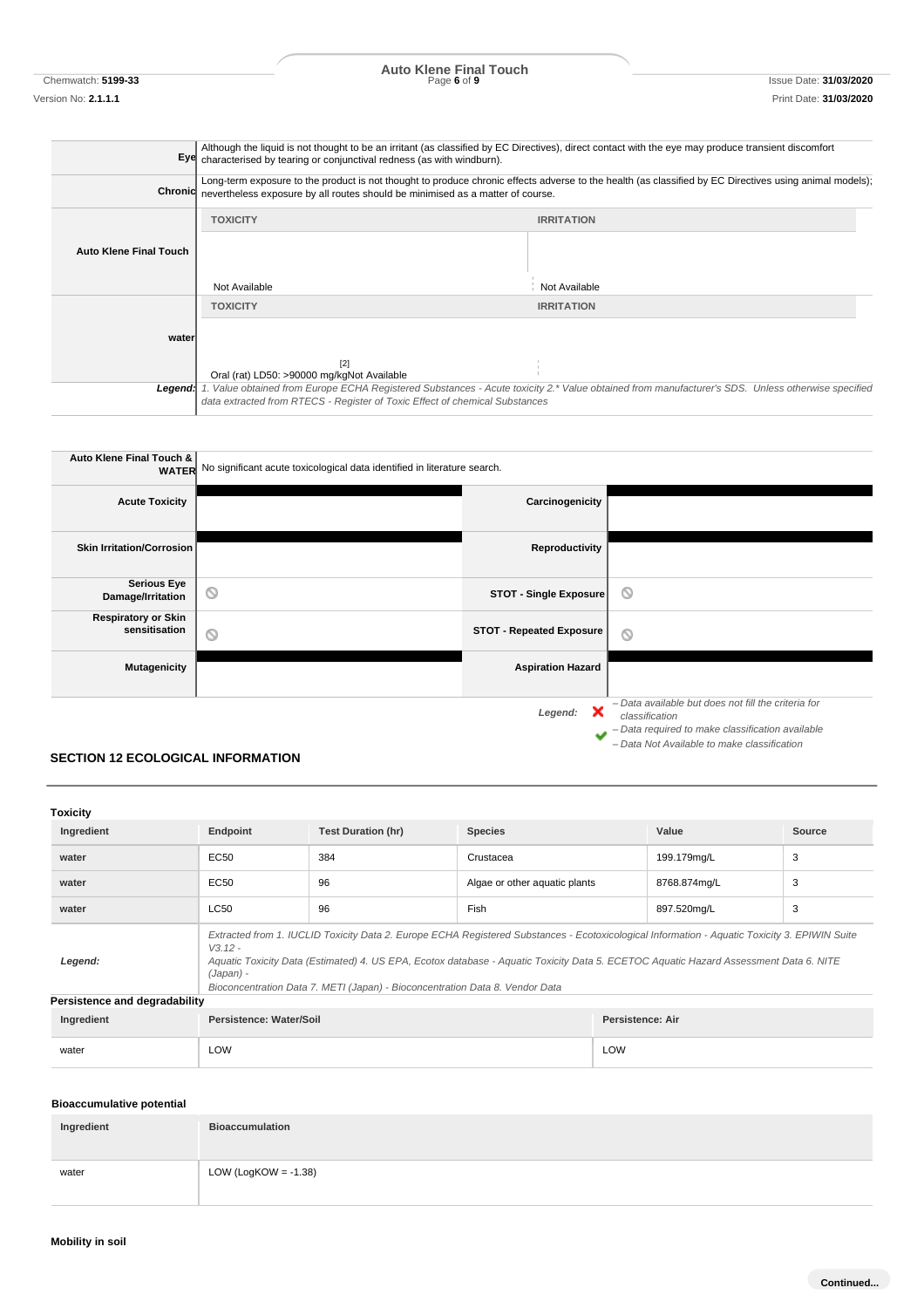# Chemwatch: **5199-33** Page **7** of **9** Issue Date: **31/03/2020 Auto Klene Final Touch**

| Ingredient                                | <b>Mobility</b>     |
|-------------------------------------------|---------------------|
| water                                     | LOW (KOC = $14.3$ ) |
| <b>SECTION 13 DISPOSAL CONSIDERATIONS</b> |                     |

#### **Waste treatment methods**

| Product / Packaging<br>disposal |
|---------------------------------|
|---------------------------------|

Legislation addressing waste disposal requirements may differ by country, state and/ or territory. Each user must refer to laws operating in their area. In some areas, certain wastes must be tracked.

A Hierarchy of Controls seems to be common - the user should investigate:

Reduction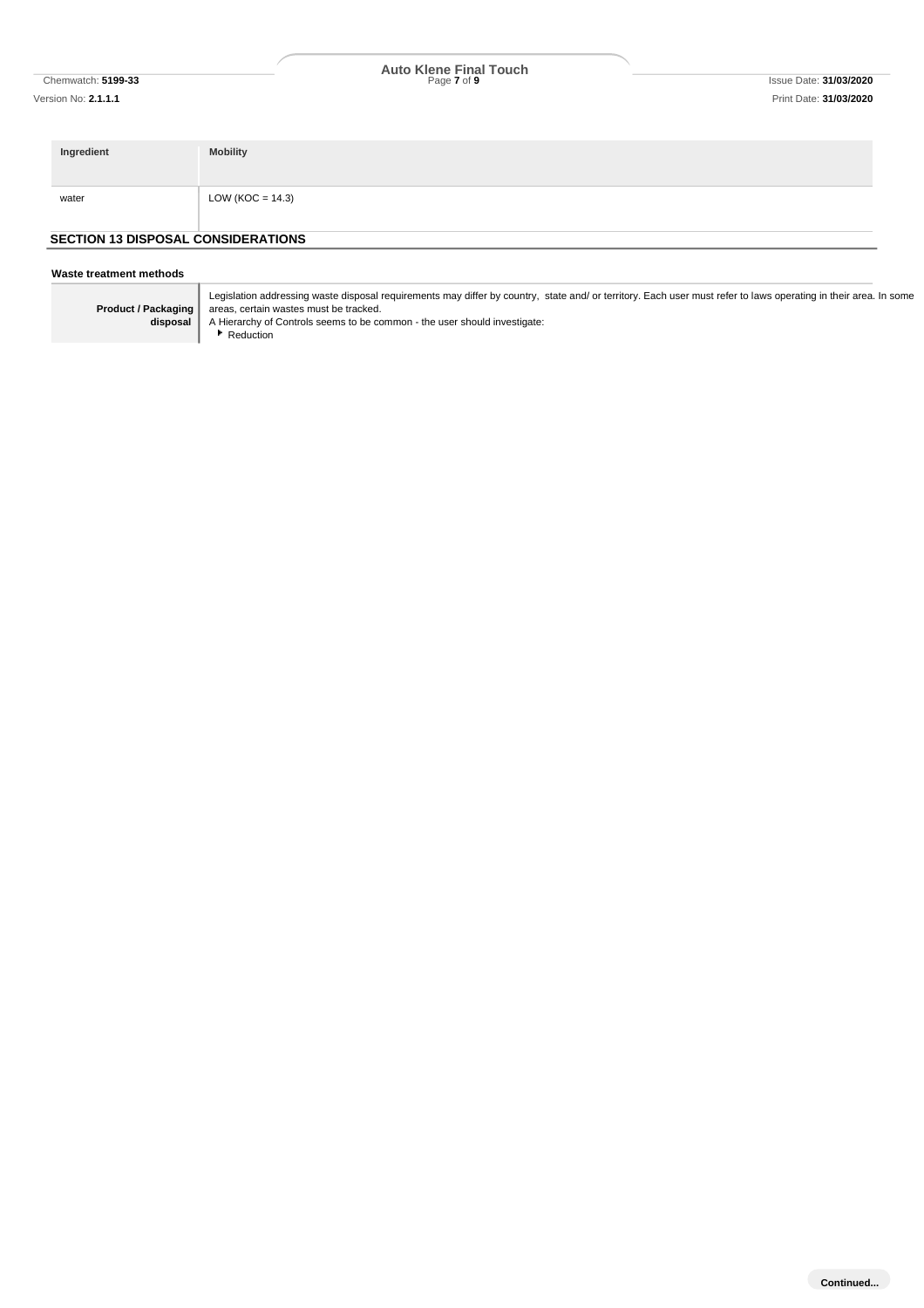Version No: **2.1.1.1** Print Date: **31/03/2020**

| Reuse                                                                                                                                                                               |
|-------------------------------------------------------------------------------------------------------------------------------------------------------------------------------------|
| Recycling                                                                                                                                                                           |
| Disposal (if all else fails)                                                                                                                                                        |
| This material may be recycled if unused, or if it has not been contaminated so as to make it unsuitable for its intended use. If it has been contaminated, it may be                |
| possible to reclaim the product by filtration, distillation or some other means. Shelf life considerations should also be applied in making decisions of this type.                 |
| Note that properties of a material may change in use, and recycling or reuse may not always be appropriate.                                                                         |
| DO NOT allow wash water from cleaning or process equipment to enter drains.                                                                                                         |
| It may be necessary to collect all wash water for treatment before disposal.                                                                                                        |
| In all cases disposal to sewer may be subject to local laws and regulations and these should be considered first.                                                                   |
| * Where in doubt contact the responsible authority.                                                                                                                                 |
| Recycle wherever possible.                                                                                                                                                          |
| Consult manufacturer for recycling options or consult local or regional waste management authority for disposal if no suitable treatment or disposal facility<br>can be identified. |
| Dispose of by: burial in a land-fill specifically licenced to accept chemical and / or pharmaceutical wastes or incineration in a licenced apparatus (after                         |
| admixture with suitable combustible material).                                                                                                                                      |
| Decontaminate empty containers. Observe all label safequards until containers are cleaned and destroyed.                                                                            |

## **SECTION 14 TRANSPORT INFORMATION**

#### **Labels Required**

| Marino Pollutant<br>лан<br><b>IVIGHT</b> | <b>NO</b>                                |
|------------------------------------------|------------------------------------------|
| <b>HAZCHEM</b>                           | ≅"cable<br>Annli<br><b>JUQUID</b><br>ישי |

## **Land transport (ADG): NOT REGULATED FOR TRANSPORT OF DANGEROUS GOODS**

**Air transport (ICAO-IATA / DGR): NOT REGULATED FOR TRANSPORT OF DANGEROUS GOODS**

## **Sea transport (IMDG-Code / GGVSee): NOT REGULATED FOR TRANSPORT OF DANGEROUS GOODS**

#### **Transport in bulk according to Annex II of MARPOL and the IBC code**

Not Applicable

## **SECTION 15 REGULATORY INFORMATION**

#### **Safety, health and environmental regulations / legislation specific for the substance or mixture**

## **WATER(7732-18-5) IS FOUND ON THE FOLLOWING REGULATORY LISTS**

Australia Inventory of Chemical Substances (AICS)

| <b>National Inventory</b>               | <b>Status</b>                                                                                                                                                                                |
|-----------------------------------------|----------------------------------------------------------------------------------------------------------------------------------------------------------------------------------------------|
| Australia - AICS                        | Y                                                                                                                                                                                            |
| Canada - DSL                            | Y                                                                                                                                                                                            |
| Canada - NDSL                           | N (water)                                                                                                                                                                                    |
| China - IECSC                           | Y                                                                                                                                                                                            |
| Europe - EINEC / ELINCS /<br><b>NLP</b> | Y                                                                                                                                                                                            |
| Japan - ENCS                            | N (water)                                                                                                                                                                                    |
| Korea - KECI                            | Y                                                                                                                                                                                            |
| New Zealand - NZIoC                     | Y                                                                                                                                                                                            |
| Philippines - PICCS                     | Y                                                                                                                                                                                            |
| USA - TSCA                              | Y                                                                                                                                                                                            |
| Legend:                                 | $Y = All$ ingredients are on the inventory<br>$N = Not$ determined or one or more ingredients are not on the inventory and are not exempt from listing(see specific ingredients in brackets) |

## **SECTION 16 OTHER INFORMATION**

#### **Other information**

Classification of the preparation and its individual components has drawn on official and authoritative sources as well as independent review by the Chemwatch Classification committee using available literature references.

A list of reference resources used to assist the committee may be found at: www.chemwatch.net